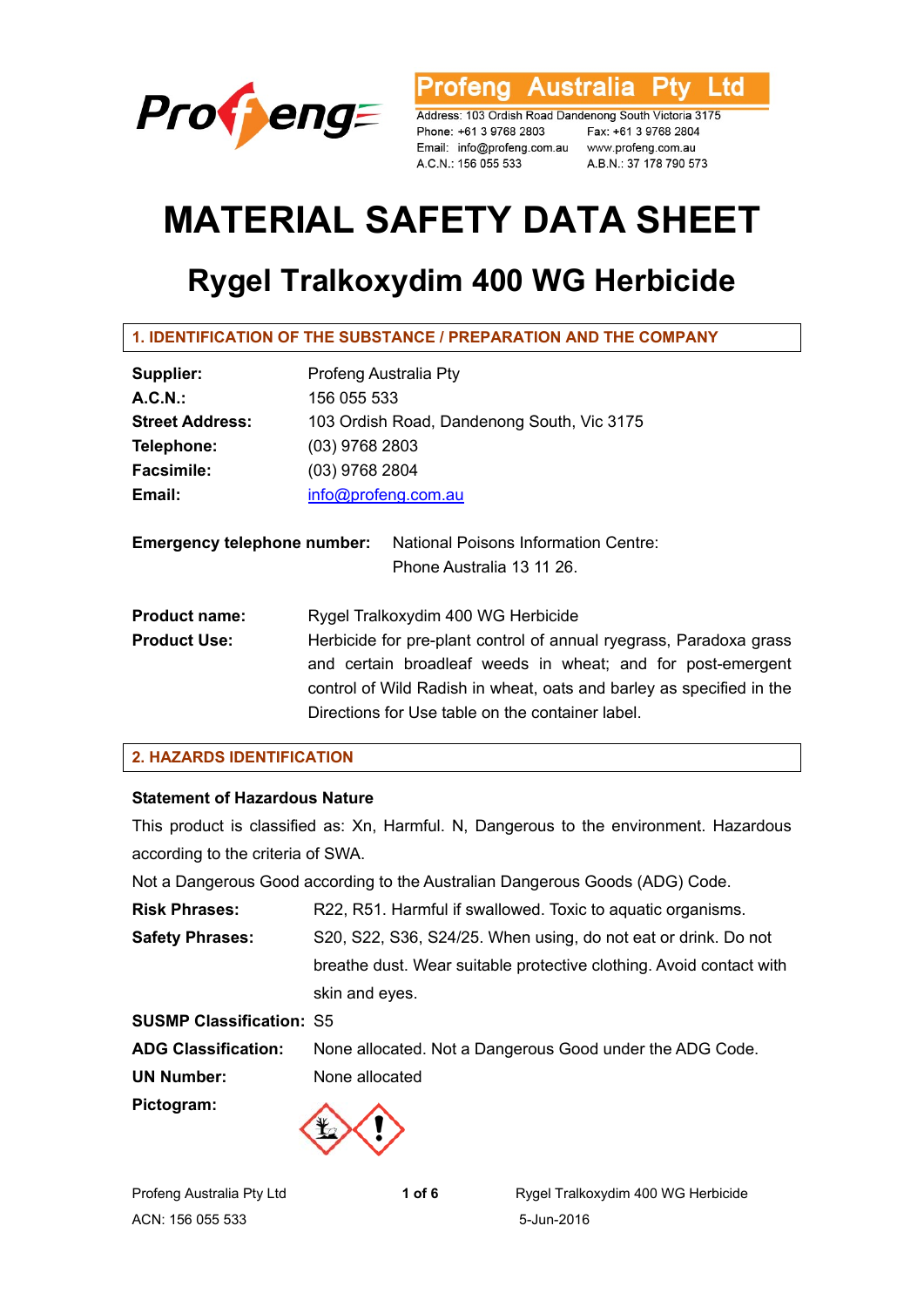

rofeng Australia l td

Address: 103 Ordish Road Dandenong South Victoria 3175 Phone: +61 3 9768 2803 Email: info@profeng.com.au www.profeng.com.au A.C.N.: 156 055 533

Fax: +61 3 9768 2804 A.B.N.: 37 178 790 573

| <b>Signal word</b>                | Warning                                                                 |  |  |
|-----------------------------------|-------------------------------------------------------------------------|--|--|
| Hazard statement(s)               |                                                                         |  |  |
| H302                              | Harmful if swallowed                                                    |  |  |
| H401                              | Toxic to aquatic life                                                   |  |  |
| <b>Precautionary statement(s)</b> |                                                                         |  |  |
| P <sub>264</sub>                  | Wash contacted areas thoroughly after handling                          |  |  |
| P370+P378                         | Not combustible. Use extinguishing media suited to burning<br>materials |  |  |
| P <sub>501</sub>                  | Dispose of contents and containers to landfill                          |  |  |

# **3. COMPOSITION / INFORMATION ON INGREDIENTS**

| <b>Recommended use:</b> | Herbicide     |
|-------------------------|---------------|
| Appearance:             | Pale granules |

| <b>Chemical Entity</b>          | <b>CAS No</b> | <b>Proportion</b> |
|---------------------------------|---------------|-------------------|
| tralkoxydim                     | 87820-88-0    | $400$ g/kg        |
| Talc                            | 14807-96-6    | 10-29%            |
| Other Non-hazardous ingredients | secret        | to balance        |

All the constituents of this material are listed on the Australian Inventory of Chemical Substances (AICS) or are Australian Pesticides & Veterinary Medicines Authority (APVMA) approved active constituents.

# **4. FIRST AID MEASURES**

**Inhalation** Remove affected person to fresh air until recovered. If symptoms develop or persist, seek medical advice.

**Ingestion** Rinse mouth and then drink plenty of water. Obtain medical advice. If poisoning occurs, contact a doctor or Poisons Information Centre on 13 11 26 (Australia).

**Skin** Remove contaminated clothing and launder before re-use. Wash affected areas thoroughly with soap and water.

**Eye** If in eyes, hold eyelids open and wash with copious amounts of water for at least 15 minutes.

Seek medical advice.

**Advice to Doctor** Treat symptomatically.

# **5. FIRE-FIGHTING MEASURES**

**Extinguishing Media:** Water fog, foam, carbon dioxide or dry chemical.

| Profeng Australia Pty Ltd | 2 of 6 | Rygel Tralkoxydim 400 WG Herbicide |
|---------------------------|--------|------------------------------------|
| ACN: 156 055 533          |        | 5-Jun-2016                         |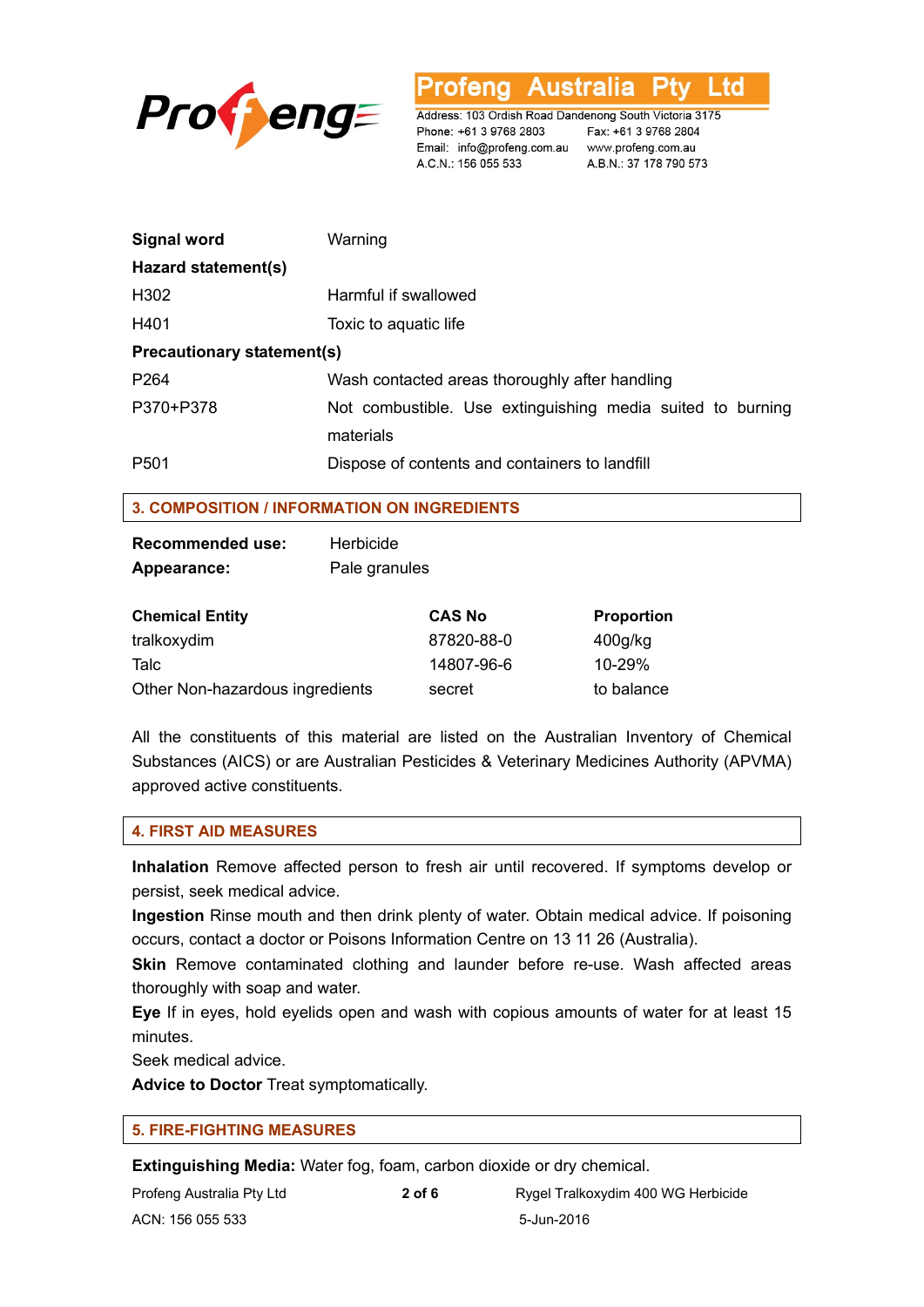

Australia to

Address: 103 Ordish Road Dandenong South Victoria 3175 Phone: +61 3 9768 2803 Email: info@profeng.com.au A.C.N.: 156 055 533

Fax: +61 3 9768 2804 www.profeng.com.au A.B.N.: 37 178 790 573

# **Hazardous Combustion Products:** Combustible solid.

If involved in a fire, it will emit oxides of carbon, oxides of nitrogen and possibly oxides of sulfur.

# **Protective Equipment**

Breathable air apparatus should be worn when fighting a fire in which this product is involved.

**Other Information** Prevent fire water from entering drains or water bodies.

# **6. ACCIDENTAL RELEASE MEASURES**

**Spills & Disposal:** Recover the product by sweeping up or vacuuming without raising dust. Collect spilled material and waste in sealable open-top type containers for disposal. On-site disposal of concentrate is not acceptable.

Personal Protection: For appropriate personal protective equipment (PPE), refer Section 8.

# **Environmental Precautions:**

This product is a herbicide and spills can damage crops, pastures and desirable vegetation.

# **7. HANDLING AND STORAGE**

**Handling** Avoid generating dusts while handling the product and mixing. If dusts are generated, it is advisable to wear a dust mask, refer Section 8.

**Storage** Store in the closed, original container in a cool, well ventilated area.

Do not store for prolonged periods in direct sunlight.

Keep container tightly sealed and do not store with seed, fertilisers or foodstuffs.

**Other Information** Always read the label and any attached leaflet before use.

# **8. EXPOSURE CONTROLS/PERSONAL PROTECTION**

#### **National Exposure Standards**

No exposure standard for this product has been set; however, an exposure standard has been set for talc at 2.5 mg/m3.

The manufacturer has recommended the following exposure standard for tralkoxydim: TLV (TWA) 3 mg/m3, STEL - mg/m3.

#### **Respiratory Protection**

If dusts are present, wear a class P1 dust mask.

#### **Personal Protective Equipment**

When opening the container, preparing spray and using the prepared spray wear cotton overalls buttoned to the neck and wrist and a washable hat, elbow-length PVC gloves and goggles.

#### **Eng. Controls**

Handle in well ventilated areas, generally natural ventilation is adequate.

| Profeng Australia Pty Ltd | 3 of 6 | Rygel Tralkoxydim 400 WG Herbicide |
|---------------------------|--------|------------------------------------|
| ACN: 156 055 533          |        | 5-Jun-2016                         |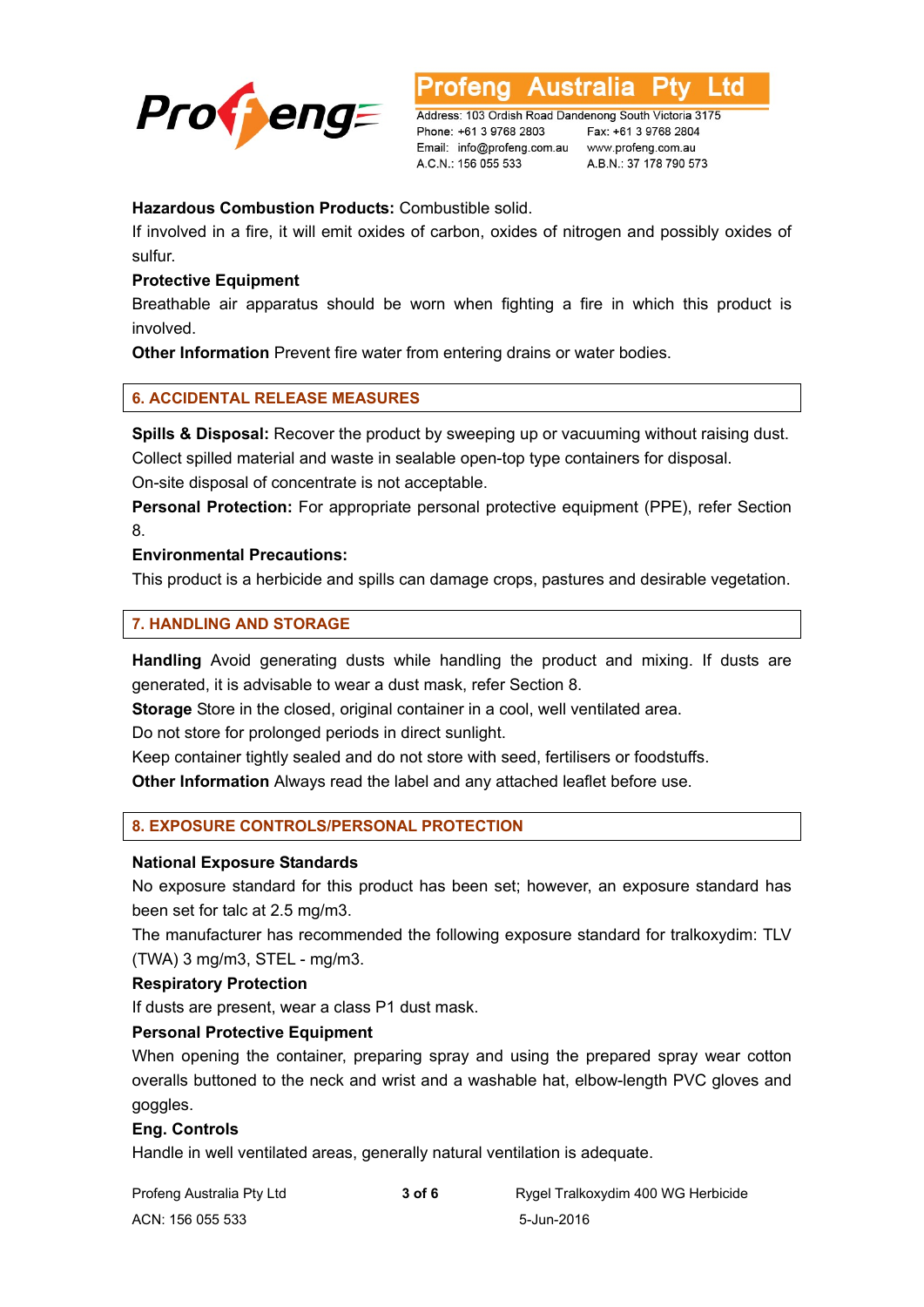



Address: 103 Ordish Road Dandenong South Victoria 3175 Phone: +61 3 9768 2803 Email: info@profeng.com.au www.profeng.com.au A.C.N.: 156 055 533

Fax: +61 3 9768 2804 A.B.N.: 37 178 790 573

Avoid generating and inhaling dusts.

# **Hygiene Measures**

After use and before eating, drinking or smoking, wash hands, arms and face thoroughly with soap and water. After each day's use, wash contaminated clothing and safety equipment.

# **9. PHYSICAL AND CHEMICAL PROPERTIES**

| Appearance:                     | Pale granules                  |
|---------------------------------|--------------------------------|
| <b>Melting Point:</b>           | 99 - 104°C for tralkoxydim     |
| <b>Solubility in Water:</b>     | Disperses in water             |
| <b>Specific Gravity (H2O=1)</b> | 1.16                           |
| <b>Vapour Pressure:</b>         | 3.7 x 10-4 mPa (tralkoxydim)   |
| <b>Partition co-efficient,</b>  |                                |
| n-octanol/water                 | Kow Log P is 2.1 (tralkoxydim) |
| <b>Flammability:</b>            | Combustible                    |
| <b>Ignition Temperature:</b>    | $550 - 600^{\circ}$ C          |
| <b>Other Information:</b>       | pKa is 4.3 (tralkoxydim)       |

# **10. STABILITY AND REACTIVITY**

#### **Stability**

Stable under normal conditions.

#### **Hazardous Polymerization**

Hazardous polymerisation is not possible.

# **Conditions to Avoid**

Tralkoxydim (before formulation) has exhibited exothermic decomposition at around 100°C. Avoid heating the product to high temperatures.

# **11. TOXICOLOGICAL INFORMATION**

**Inhalation** May cause irritation to the respiratory tract.

**Ingestion** Possible symptoms of exposure include: nausea, vomiting and central nervous system depression.

**Skin** Prolonged contact with the concentrate may cause irritation.

**Eye** May irritate the eyes.

**Chronic Effects** Based on available data, repeated exposures are not anticipated to cause additional significant adverse effects.

# **Reproductive Toxicity**

No such effects have been observed in the absence of maternal toxicity.

**Mutagenicity** Data indicates no mutagenic effects.

**Carcinogenicity** Data indicates no carcinogenic effects.

| Profeng Australia Pty Ltd | 4 of 6 | Rygel Tralkoxydim 400 WG Herbicide |
|---------------------------|--------|------------------------------------|
| ACN: 156 055 533          |        | 5-Jun-2016                         |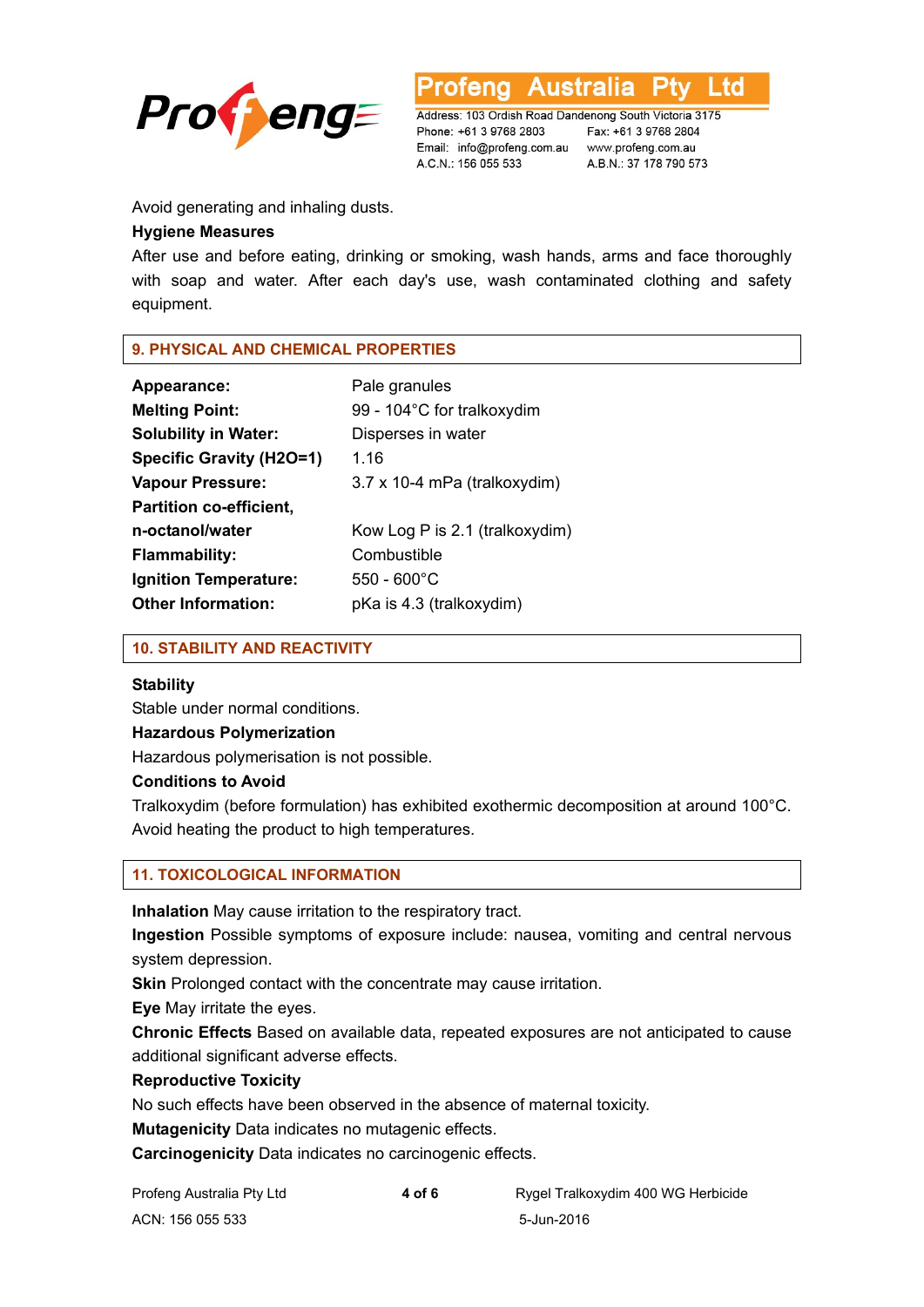

L TO

Address: 103 Ordish Road Dandenong South Victoria 3175 Phone: +61 3 9768 2803 Email: info@profeng.com.au A.C.N.: 156 055 533

Fax: +61 3 9768 2804 www.profeng.com.au A.B.N.: 37 178 790 573

**Acute Toxicity - Oral** The following data is for the active ingredient, tralkoxydim.

LD50 (rat, male) 1258 mg/kg LD50 (rat, female) 934 mg/kg

**Acute Toxicity - Dermal** 

LD50 (rat) >2000 mg/kg for tralkoxydim

**Acute Toxicity - Inhalation** 

LC50 (rat) (4hr) >3.5 mg/L

**Eye Irritation** Mild eye irritant.

**Skin Irritation** Mild skin irritant.

**Skin Sensitisation** Product is not a skin sensitiser.

**Other Information** The Australian Acceptable Daily Intake (ADI) for tralkoxydim for a human is 0.005 mg/kg/day, set for the public for daily, lifetime exposure. This is based on the NOEL of 0.5 mg/kg/day, the level determined to show no effects during long term exposure for the most sensitive indicators and the most sensitive species. (Ref: Comm. Dept. of Health and Ageing, 'ADI List', TGA, December 2004).

# **12. ECOLOGICAL INFORMATION**

# **Environmental Protection**

Spray drift should be avoided, read the label for more information.

# **Persistence / Degradability**

Average field half life of tralkoxydim under aerobic conditions is 2 - 5 days.

**Acute Toxicity - Fish** The following is data for the active ingredient, tralkoxydim.

LC50 (96 hr) for rainbow trout is >7.2 mg/L

LC50 (96 hr) for bluegill sunfish is >6.1 mg/L

# **Acute Toxicity - Daphnia**

EC50 (48 hr) for daphnia is >175 mg/L for tralkoxydim

# **Acute Toxicity - Algae**

EC50 (120hr) for green algae 7.6 mg/L

# **Acute Toxicity - Other Organisms**

Birds: Not toxic to birds. LD50 for mallard ducks is >3020 mg/kg Bees: Not toxic to bees. LD50 54 μg/bee.

# **13. DISPOSAL CONSIDERATIONS**

# **Product Disposal**

On site disposal of the concentrated product is not acceptable. Ideally, the product should be used for its intended purpose. If there is a need to dispose of the product, approach local authorities who hold periodic collections of unwanted chemicals (ChemCollect).

# **Container Disposal**

Thoroughly wash out the inner and add washings to the spray tank. Dispose of washed inner and cardboard box in landfill.

| Profeng Australia Pty Ltd | 5 of 6 | Rygel Tralkoxydim 400 WG Herbicide |
|---------------------------|--------|------------------------------------|
| ACN: 156 055 533          |        | 5-Jun-2016                         |